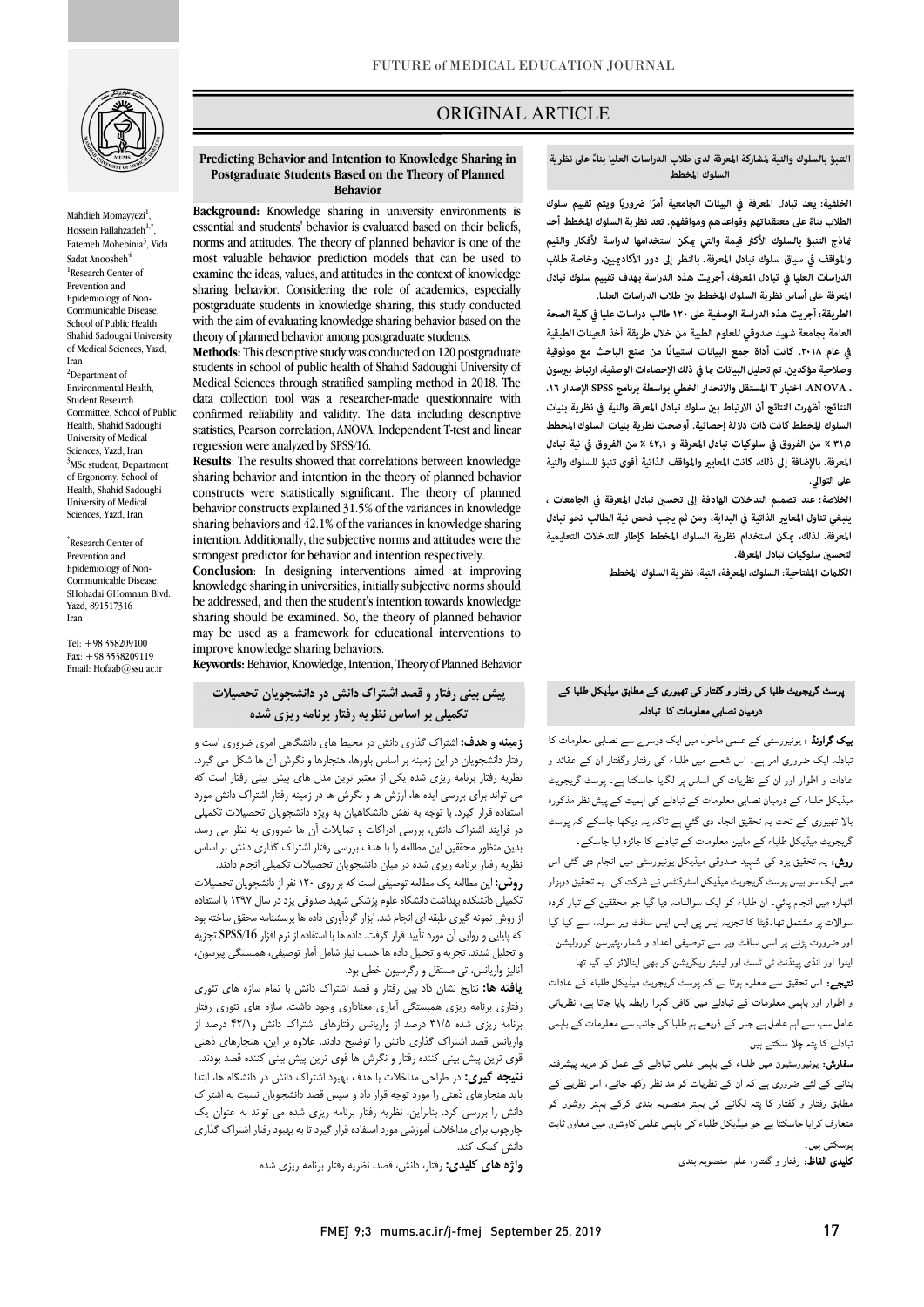#### **INTRODUCTION**

 Knowledge is the key element of every organizational improvement. Maintaining a balance between knowledge creation activity and knowledge transfer across the organization is an important issue that should be taken into research facilities play a main role in knowledge creation and its transfer. The capability of universities in transferring and sharing knowledge is one of the key factors in knowledge management. Knowledge sharing is a bond between account by all organizations (1). Universities with extensive knowledge management and innovation (2).

 Knowledge sharing is defined as a systematic activity for the transfer and exchange of knowledge and experience among members of a group or organization with a common purpose implementation of knowledge management in any organization is the lack in the culture of knowledge sharing and also the numerous benefits of knowledge management among its members (3). Lack of knowledge sharing behavior their interest in improving their organization knowledge (1). The most important barrier of the effective in academic environments affects the students; they lose after entering the work environments (4).

 Knowledge sharing between faculty members and students is a voluntary activity. Knowledge sharing among students is essential and requires having a positive attitude toward it, so numerous research activities, the postgraduate students can contribute to the growth of universities through scientific that students can share knowledge with no doubt. Due to and research activities.

 behavior using different theories such as The Theory of Planned Behavior (TPB), Social Capital Theory, Theories of Communication, etc., (5). In this regard, TPB is one of the most valuable behavior prediction models that can be used knowledge sharing behavior. This theory is used to predict a wide range of behaviors in social psychology (6). Recently, this theory has been used to examine the knowledge sharing behavior in various organizations such as Hospitals (7),  $a$ and Telecommunication  $(6)$ ; however, no studies have been Researchers have investigated the knowledge sharing to examine the ideas, values, and attitudes in the context of Banks (8), Oil Industry (9), Building Industry (10), Electronic done in the academic environment yet.

 In this model, Behavior depends on the person's intent for doing the behavior; however, the intention to do the that behavior (5). Attitude is the most effective predictor of the intention to do the behavior (11). The second predictor of intention is the subjective norms that imply an individual's perception of social pressure for doing or undoing the and is defined as the person's viewpoint of his capacity to perform a particular behavior according to skills, opportunities, barriers, and resources available to implement a behavior (11). Most of the previous studies in this field are a collective culture, hence the knowledge sharing behavior can have interesting results. To this end, the present study has examined the knowledge sharing behavior and behavior depends on the attitude of the individual towards behavior (5). The third factor is perceived behavioral control carried out in foreign countries, and since Iranian culture is

 intention based on TPB among postgraduate students of ֦ Shahid Sadoughi University of Medical Sciences in Yazd.

 $\overline{a}$ 

#### **METHODS**

 This study is a descriptive cross-sectional study conducted in of Medical Sciences in Yazd. Participates included the students of master and PhD degrees studying in the school of public health in semesters 1 or 3. Students who did not want to participate in the study or did not fully complete the questionnaire were excluded. Finally, 116 students were 2018. Participants in this study were postgraduate students in the school of public health of Shahid Sadoughi University entered in this study.

 The sample size was calculated as 112 students which was increased to 120 students for potential missing cases (based on CI=95%, r=0.3 and the power of 90%). The method of postgraduate students in the school of public health including Environmental Health, Occupational Health, Ergonomics, Nutrition, Health Education, Disaster Events, HTA (Health Technology Assessment), Old age Health, biostatistics, Epidemiology and ecology were considered as strata. Random samples were then selected proportional to sampling was stratified random sampling. For this study, Management of Health services, Waste management, the size of each stratum (proportional allocation).

 Data were collected using a researcher-made questionnaire. questions (for example: I share my work knowledge and experience with my university professors), Intention with 5 questions (for example: I intend to share my knowledge appropriately with others), Attitude with 7 questions (for experience for me), Perceived behavioral control with 6 questions (For example: sharing knowledge is always possible for me), and Subjective norm with 5 question (For example: my professors believe that I should share my used for scoring of knowledge sharing behavior (never=1, sometimes=2, always=3). Also, A 3-point Likert-type scaling was used for scoring of TPB constructs (disagree=1, neither The questionnaire included 5 dimensions: Behavior with 5 example, sharing knowledge with others is an enjoyable knowledge with others). A 3-point Likert-type scaling was agree nor disagree=2, agree=3).

agree nor disagree  $-2$ , agree  $-5$ ).<br>The face validity of the questionnaire was evaluated by postgraduate students. They were asked to comment on the clarity, relevance, content, and simplicity of the questionnaire. Then, the required changes made in the questionnaire after reviewing the suggestions and the questionnaire was distributed to 5 experts of related specialties. They were asked to comment on the appearance, grammar, wording, item allocation, scaling, writing style of questions and putting the proper words in the sentence. The opinions. The reliability of the questionnaire was confirmed using Cronbach's alpha coefficient. The results of reliability indicated that Cronbach's alpha coefficient for all constructs was higher than 0.8. Participation in this study was voluntary, all participants. Finally, 116 completed questionnaires were collected and analyzed. The SPSS version 21.0 was used for comments. In order to assess the qualitative content validity, changes were made in the questionnaire according to their and initially the researchers explained the aim of the study to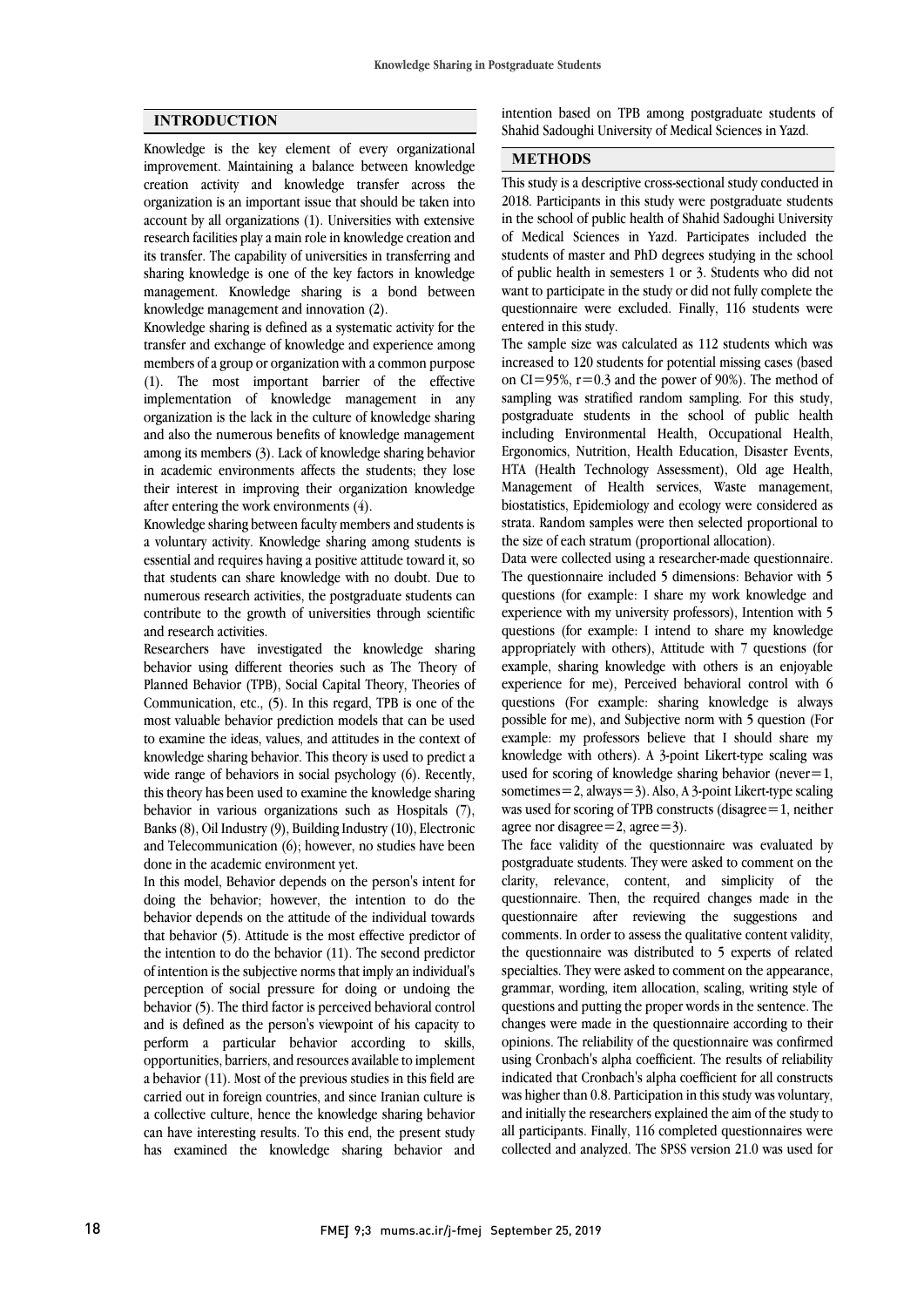test, ANOVA, Pearson's correlation and linear regression were used as required. This article has a license from the research ethics committees of Shahid Sadoughi University of statistical analyses. During the study, descriptive statistics, T-Medical Sciences, code IR.SSU.SPH.REC.1397.103.

## **RESULTS**

 The results showed that 82 students (70.4%) were female and 34 students (29.6%) were male. In terms of marital status, 52 students (45.1%) were married and 64 students (54.9%) were knowledge sharing behavior and all TPB constructs were single. The results of table 1 showed that the mean score of higher than the median.

 Regarding knowledge sharing behavior, 56% of students stated that they shared their work knowledge, education 81.9% with classmates and 83.5% with anyone who wanted their knowledge or experience to share. Also, 69% reported that if they have a new idea, they will share it with others. Correlation analysis showed that there was a positive constructs. The intention to knowledge sharing also had a positive and significant correlation with TPB constructs. Also, there was a positive and significant correlation between knowledge sharing behavior and intention. According to study was related to attitude and intention to knowledge and experience with teachers, 70.7% with colleagues, relationship between knowledge sharing behavior and TPB Table 1, the strongest correlation among the variables of this sharing  $(R=0.66)$ .

 the importance of the TPB constructs in explaining the In this study, a linear regression was performed to examine variation in knowledge sharing behavior.

 The results showed that approximately 31.5% of the variance of the knowledge sharing behavior was explained by the TPB constructs which was statistically significant  $(P \le 0.001)$  increase of the subjective norm scores improves the behavior score by a ratio of 1:0.4. Also, the increase of perceived behavioral control score improves the behavior score by a behavior score by a ratio of 1:0.01, and the increase of intention score improves the behavior score by a ratio of 1:0.22. Meanwhile, the correlation between behaviors with subjective norms and intention were significant. With respect behavior, subjective norms were the strongest predictor (table 2). According to the results presented in table 2, the ratio of 1:0.05, the increase of the attitude improves the to the TPB constructs in explaining knowledge sharing (Table 2).

 The results also showed that 42.1% of the variance of intention to knowledge sharing was explained by the TPB  $(t \leq 0.001)$  (table 3). Meanwhile, the correlation between intention with perceived behavioral control and attitude was significant. With respect to the TPB constructs in explaining intention to knowledge sharing, the attitude was the strongest predictor constructs which was statistically significant  $(P \le 0.001)$ (Table 3).

The results showed that the mean scores of knowledge sharing behavior in single students were  $13.43 \pm 1.7$  and in

| Table 1. The correlation matrix of TPB constructs about knowledge sharing behavior |                          |               |              |                         |   |       |           |          |
|------------------------------------------------------------------------------------|--------------------------|---------------|--------------|-------------------------|---|-------|-----------|----------|
|                                                                                    | 1                        | $\mathbf{2}$  | 3            | $\overline{\mathbf{4}}$ | 5 | Mean  | <b>SD</b> | Range    |
| 1- Intention                                                                       | $\overline{\phantom{a}}$ |               |              |                         |   | 14.23 | 1.2       | $5 - 15$ |
| 2- Attitude<br>p-value                                                             | 0.66<br>0.000            |               |              |                         |   | 19.91 | 1.6       | $7 - 21$ |
| 3- Perceived Behavioral Control<br>p-value                                         | 0.32<br>0.001            | 0.32<br>0.000 |              |                         |   | 14.27 | 2.5       | $6-18$   |
| 4- Behavior<br>p-value                                                             | 0.47<br>0.000            | 0.43<br>0.000 | 0.21<br>0.02 |                         |   | 13.43 | 1.7       | $5 - 15$ |
| <b>5- Subjective Norms</b>                                                         | 0.42                     | 0.49          | 0.16         | 0.57                    |   | 12.72 | 2.1       | $5 - 15$ |
| p-value                                                                            | 0.000                    | 0.000         | 0.07         | 0.000                   |   |       |           |          |

| Table 2. Regression analysis of TPB constructs as predictors of knowledge sharing behavior |                      |                                             |       |       |                |  |  |  |
|--------------------------------------------------------------------------------------------|----------------------|---------------------------------------------|-------|-------|----------------|--|--|--|
| <b>Standardized</b>                                                                        | <b>Unstandardize</b> |                                             | p     |       | $\mathbb{R}^2$ |  |  |  |
|                                                                                            | 4.12                 | $\mathfrak{D}$                              | 0.04  | 11.59 | 0.315          |  |  |  |
| 0.41                                                                                       | 0.33                 | 4.5                                         | 0.000 |       |                |  |  |  |
| 0.05                                                                                       | 0.03                 | 0.6                                         | 0.52  |       |                |  |  |  |
| 0.01                                                                                       | 0.01                 | 0.09                                        | 0.92  |       |                |  |  |  |
| 0.22                                                                                       | 0.3                  | 2.05                                        | 0.04  |       |                |  |  |  |
|                                                                                            |                      | Coefficients $\beta$ d Coefficients $\beta$ |       |       |                |  |  |  |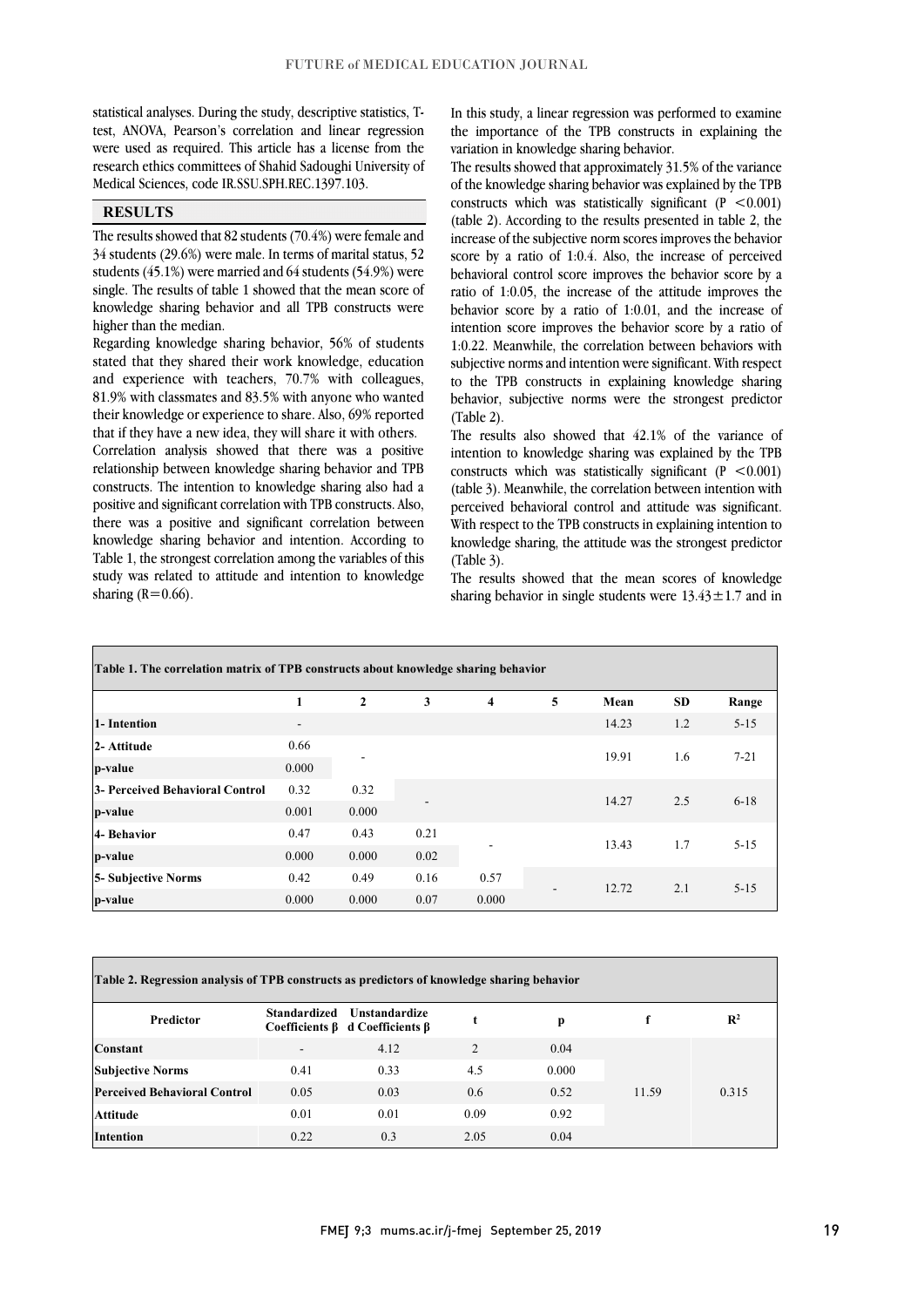| Table 3. Regression analysis of the TPB constructs as predictors of knowledge sharing intention |              |                                                              |      |       |       |                |  |
|-------------------------------------------------------------------------------------------------|--------------|--------------------------------------------------------------|------|-------|-------|----------------|--|
| <b>Predictor</b>                                                                                | Standardized | Unstandardize<br>Coefficients $\beta$ d Coefficients $\beta$ |      | p     |       | $\mathbb{R}^2$ |  |
| <b>Constant</b>                                                                                 | $\sim$       | 2.69                                                         | 1.96 | 0.05  |       | 0.421          |  |
| <b>Subjective Norms</b>                                                                         | 0.11         | 0.07                                                         | 1.43 | 0.15  | 24.99 |                |  |
| <b>Perceived Behavioral Control</b>                                                             | 0.15         | 0.07                                                         | 1.91 | 0.05  |       |                |  |
| Attitude                                                                                        | 0.52         | 0.48                                                         | 6.11 | 0.000 |       |                |  |

 **Table 4. The mean of knowledge sharing behavior and Intention based on demographic variables Variable Behavior (M±SD) P-value Intention (M±SD) P-value Age**  $< 25$  13.29 $\pm$ 1.4 0.93 14.07±1.4 26-30 13.44±1.8 0.93 14.11±1.3 0.71  $>30$  13.43 $\pm$ 1.8 14.31 $\pm$ 1.2 **Gender** Female 13.43±1.6 0.91  $14.25+1.2$ 0.69 MALE 13.39±1.9 14.15±1.3 **Marital status** Single 13.43±1.7<br>Married 13.36+1.7 0.83 14.20±1.2 0.96 Married 13.36±1.7 14.21±1.3

ֺ֖֚֝֬

married students were  $13.36 \pm 1.7$  (Table4). The mean score of knowledge sharing behavior in female and male students was  $13.43 \pm 1.6$  and  $13.39 \pm 1.9$ , respectively, that were not significantly different (Table 4). According to ANOVA, the mean score of knowledge sharing behavior in all age groups, knowledge sharing, the results showed that the mean score of female and male students was  $14.25 \pm 1.2$  and  $14.15 \pm 1.2$  1.3, respectively, which were approximately equal. Indeed, also approximately equal. Our findings showed no significant correlation between behavior and intention to knowledge was almost equal (Table 4). In the context of the intention to the mean score of intent in single and married students was sharing with demographic variables (Table 4).

### **DISCUSSION**

 The purpose of this study was to investigate the knowledge sharing behavior based on TPB among postgraduate students. The results showed that approximately 31.5% of the variance of the knowledge sharing behavior was study (6). This may be due to other effective factors, such as personality characteristics, academic environment and motivational or deterrent factors. According to Farajpahlou included competition, lack of deep interaction, collaboration and trust among students and lack of desire or the ability to knowledge sharing (12). In this study, intention and explained by TPB constructs. This rate is relatively low for predicting behavior which is consistent with Hosseini et al. et al.'s study (2016), the barriers to knowledge sharing were subjective norms were significantly predictive factors of knowledge sharing behavior. With respect to the TPB constructs in explaining knowledge sharing behavior, subjective norms were the strongest predictor. The significant effect of subjective norms on the knowledge

 sharing behavior shows the fact that from the viewpoint of a student, the expectations of professors and colleagues to knowledge sharing are very important. If students know the sharing of knowledge is valuable to others, they will more likely participate in knowledge sharing. Therefore, university subjective norms in order to create collective thinking to create creativity and innovation in universities. The direct effect of the intention on knowledge sharing behavior has when the intention to knowledge sharing is created in administrators have to pay special attention to students' also been proved in various studies (4, 6, 11, 13). Therefore, students, then the behavior (action) occurs.

 The comparison of the mean score of TPB constructs showed that the intention had the highest mean compared to the khayat Moghadam (2013) (14). This means that students are fully aware of the importance of sharing knowledge. Therefore, they will share their skills and knowledge with others when they get necessary opportunities and resources. among students through incentive policies, time allocations, and appropriate funding for students to increase their mean range which is consistent with Esmaiel panah and Academic administrators can enhance cooperation and trust knowledge sharing behaviors.

 The results showed that students have a positive attitude khayat Moghadam (2013) examined the status of knowledge sharing among faculty members. They showed participants had a favorable attitude toward knowledge sharing (14). In Nordin's study (2012), the positive attitude toward was fairly favorable (15). Forming student associations, periodic meetings with students, and forming students' teams for work on educational and research topics can toward sharing knowledge with others. Esmaiel panah and knowledge sharing in an ideal situation and subjective norms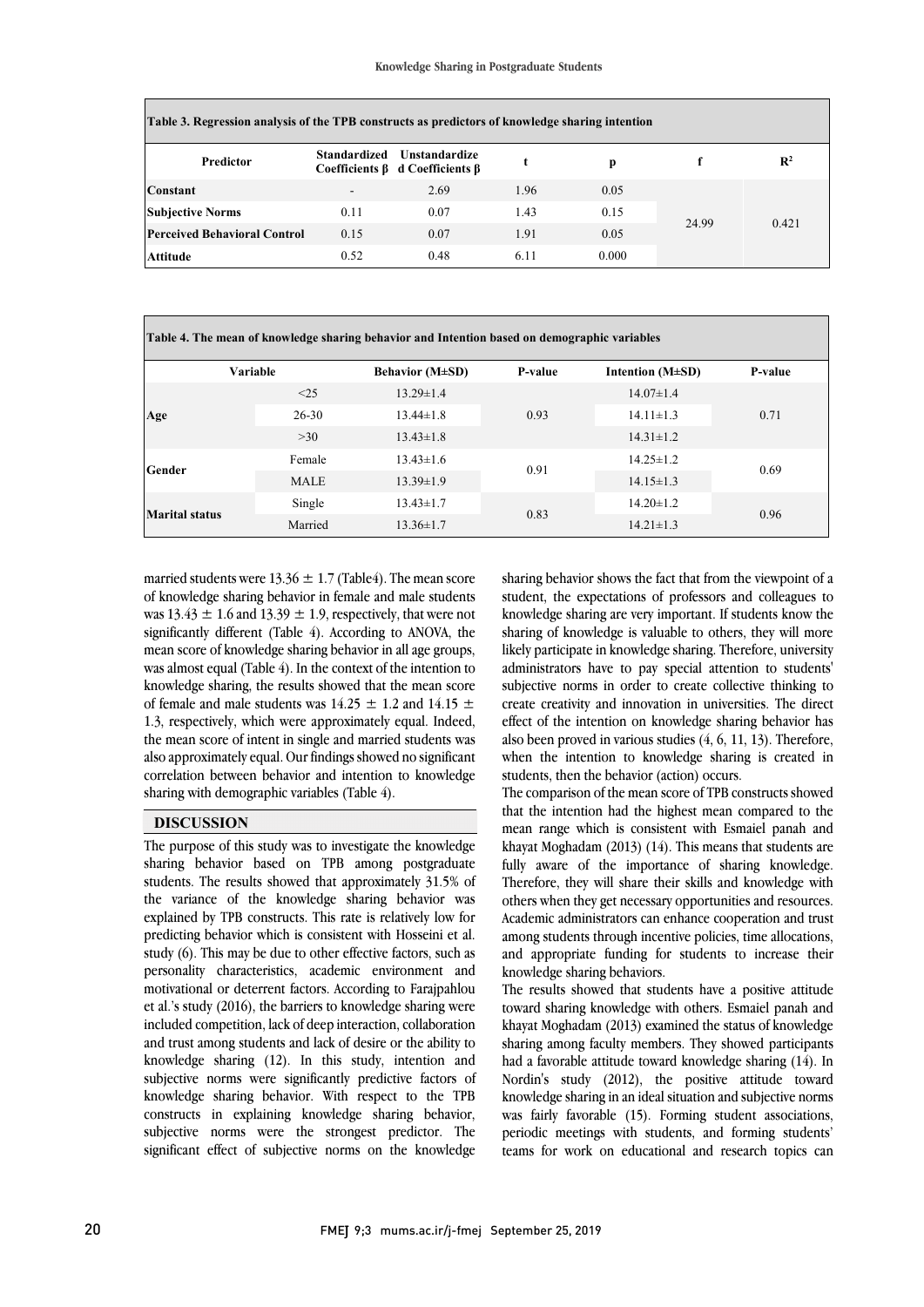improve their attitude toward knowledge sharing. In this study, attitude and perceived behavioral control were significantly predictive factors of knowledge sharing intention which are consistent with other studies (6, 11, 16- 18). Farajpahlou et al.'s study (2016) reported that postgraduate students have a positive attitude toward knowledge sharing, but its continuity needs efforts of university administrators (12). Also in Goh & Sandhu study (2013), attitude and perceived behavioral control influenced the intention to knowledge sharing among faculty members of the University of Malaysia (19). Therefore, if students find knowledge sharing as an enjoyable activity, they will plan and try to continuously share their knowledge with others.

The regression analysis showed that attitude towards knowledge sharing was the strongest predictor for intention. In addition, correlation analysis showed that the strongest correlation coefficient among TPB constructs was between attitude and intention which supports the results of Biranvand et al.'s study (20). Previous research has also confirmed the greater impact of the attitude toward knowledge sharing compared to other TPB constructs (6, 21, 22). In the study of Esmaiel panah and Khayat Moghadam (2013), the attitude towards sharing knowledge was recognized as the most important predictor of intention (14). Fullwood et al. (2000) believed that knowledge sharing between graduate students is more influenced by students' attitudes and beliefs (23).

Positive attitudes lead to more intent to do knowledge sharing behaviors since in this way students can increase their communication and interaction with their classmates (23). Yang & Lai (2011) also reported that attitude affects knowledge sharing behavior indirectly (24). This relationship has also been proved in other studies (25, 26). One of the limitations of this study is the lack of evaluation of individual and organizational factors affecting knowledge sharing behavior. It is suggested that future studies examine the relationship between knowledge sharing behavior with innovation and entrepreneurship.

This study showed that subjective norms have a positive effect on knowledge sharing behavior. Therefore, university professors should practically co-operate in knowledge sharing behavior and transfer their knowledge to the students. The strong communication platform between professors and students provides more appropriate conditions for social interaction. Holding face-to-face meetings with students can provide this opportunity.

Meanwhile, this study showed that creating a positive attitude towards knowledge sharing leads to the enhancement of intention for sharing ideas. Creating a reward system, creating a sense of usefulness, and enjoying helping others can affect attitude improvement. It is recommended that the academic environments to be as free environments for students to express their ideas and opinions without any fear. Indeed, improving communication between university and industry can provide opportunities for students to learn more to expand knowledge sharing behavior in the workplace. Future studies can provide more complete results by examining the effect of knowledge sharing behavior on academic performance, creativity, and student innovation. Also, assessing the impact of personality bridging on knowledge sharing behavior can be effective in this regard.

#### **Ethical considerations**

Ethical issues (Including plagiarism, informed consent, misconduct, data fabrication and/or falsification, double publication and/or submission, redundancy, etc.) have been completely observed by the authors.

#### **ACKNOWLEDGEMENT**

The researchers are thankful to the Research Center of Prevention and Epidemiology of Non-Communicable Disease that co-operated with us.

**Financial Support:** None

**Conflict of interest:** The authors declare that there is no conflict of interest.

#### **REFERENCES**

1. Imanzadeh A. The relation between knowledge sharing and innovation among the department of extension and rural development students at the college of agriculture in tabriz university. Journal of Agricultural Extension and Education Research 2016;10(2):47-55. Persian.

2. kayzouri AH, sadeghi samarjani A. Impact of knowledge sharing on team innovation of faculty members: case study Ferdowsi University of Mashhad. Journal of<br>Innovation and Enterpreneurship **Enterpreneurship** 2017;5(10):45-56 . Persian.

3. Marzooghi R, Mohammadi M, Keshavarzi F. Presentation of a causal model of campus community quality, knowledge sharing and academic performance among students of Shiraz University of Medical Sciences. Iranian **Education**  2014;14(8):704-14. Persian.

kaffashan M, Aseman Doreh Y, Mohamadian Z. Measuring the effect of effective factors on the formation of knowledge sharing behavior from students' viewpoints (Case Study: Ferdowsi University of Mashhad). Theoretical and Applied Research in Information Science and Knowledge. 2017;7(1):153-73. Persian.

5. Bohlul M, Hosseingholizadeh R, Karami M. The Role of Personal, Organizational, and Technological Factors in Predicting Teachers' Beliefs about Knowledge Sharing. Quarterly Journal Of Education 2015;31(3):137-55. Persian.

6. Hosseini Sarkhosh SM, Akhavan P ,Kia A, Aminpour AR. Examining Knowledgesharing Behavior in a Hightech Firm based on Theory of Planned Behavior. Innovation Management Journal 2016;4(4):61-80. Persian.

7. Ryu S, Ho S, Han I. Knowledge sharing behavior of physicians in hospitals. Expert Systems with Applications 2003;25(1):113-  $22.8$ .

8. Chatzoglou P, Vraimaki E. Knowledgesharing behaviour of bank employees in Greece. Business Process Management Journal. 2009;15(2):245-66.

9. Tohidinia Z, Mosakhani M. Knowledge sharing behaviour and its predictors. Industrial Management and Data Systems 2010;110(4):611-31.

10. Zhang P, Ng F. Analysis of knowledge sharing behaviour in construction teams in Hong Kong. Construction Management and Economics 2012;30(7):557-74.

11. Kafashan M, Kamalzadeh S, Naji A, Rajabi M. Preconditions and Consequences of Knowledge Sharing Intent among Graduate Students of Shiraz University of